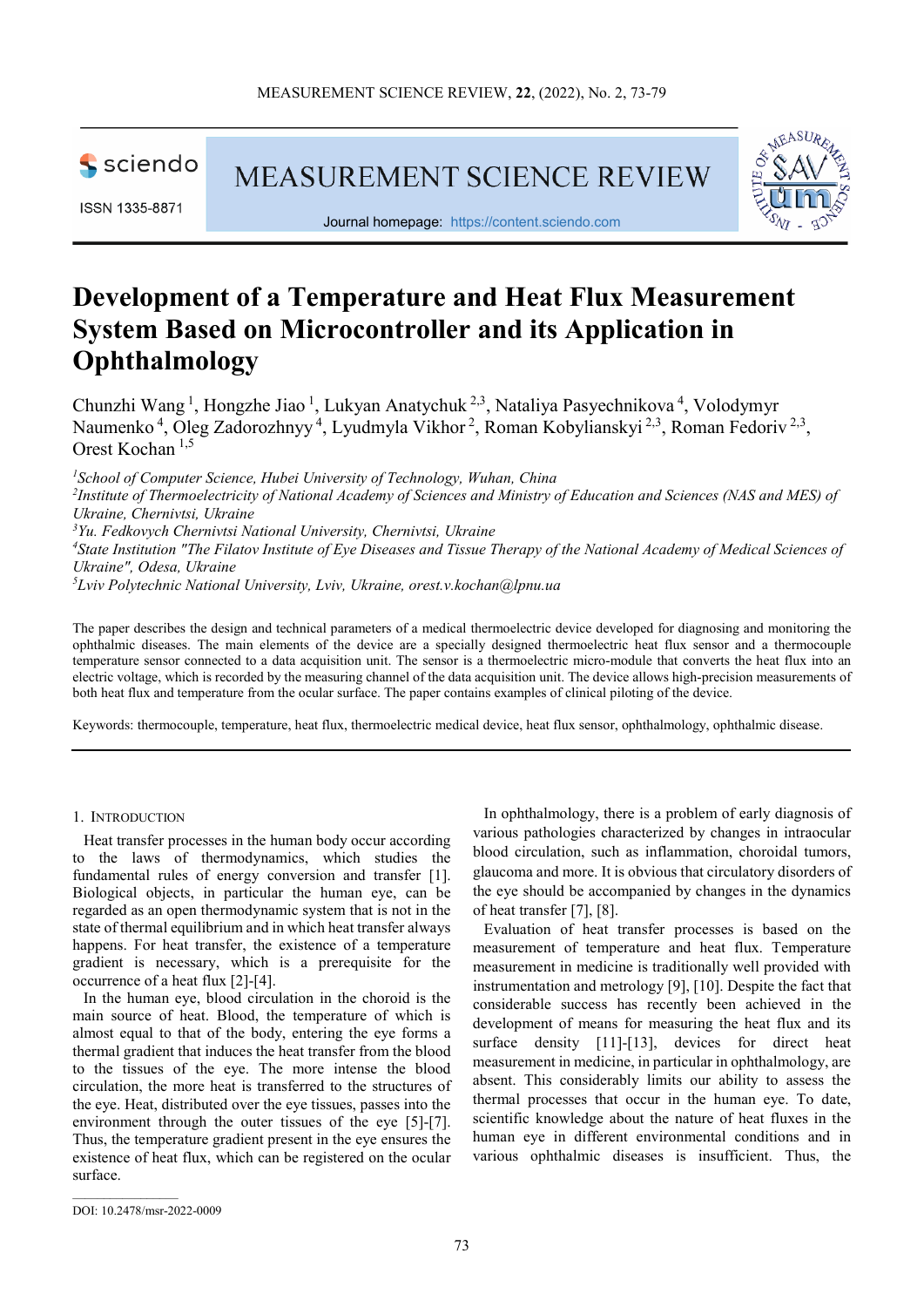development of new highly sensitive efficiency of early diagnosis of the ophthalmic pathology.

Therefore, the purpose of this work was to develop and test a thermoelectric medical device for measuring the temperature and heat flux from the ocular surface.

#### 2. DESIGN AND TECHNICAL PARAMETERS OF DEVICE

The phenomenon of thermoelectricity was discovered in 1821 by Thomas Seebeck [14]. Five years later, Antoine Becquerel proposed to use it to measure temperature [14]. Thermoelectricity has always played an important role in science, e.g. it was used by Georg Ohm to discover his famous law [15]. Due to its wide temperature range, low cost and mechanical strength, the thermocouple is the most popular temperature sensor. That is why the thermoelectric method of converting thermal energy into the electrical signal was used in the development of a medical device for measuring the temperature and heat flux for the needs of ophthalmology.

In spite of the large number of temperature sensors [12], [20]-[22] and noninvasive methods of measurements [23], the conventional thermocouple is a very important sensor and much attention is paid to its study. For example, EURAMET issued a roadmap for thermometry [16], which declares the need for further study of a thermocouple. The study is carried out in three directions: (i) study of the existing thermocouples [17]-[19]; (ii) study of new materials which can be used for thermocouples [20]-[22]; (iii) study of novel designs based on the conventional thermocouples [24], [25]. This paper considers the studies in the directions (i) and (iii).

The appearance of the device is shown in Fig.1. The main elements of the device are as follows: a specially designed thermoelectric heat flux sensor and a thermocouple temperature sensor, which are connected to the electronic data acquisition unit [26]. The power source is a battery, which provides autonomous work of the device, allowing us to avoid problems with unstable power supply voltage [27], [28] and common mode noise [29].



Fig.1. The appearance of the thermoelectric device for ophthalmology. 1 - thermoelectric heat flux sensor, 2 - thermocouple sensor, 3 - data acquisition unit.

The block diagram of this device is given in Fig.2. The main functional blocks of the device are as follows: the heat flux measurement channel, the temperature measurement channel, the measurement channel of supply battery voltage, the channel for measuring the ambient temperature, the microcontroller, the battery pack with a charger, and the digital display.

The measurement channel of heat flux is designed to measure the voltage developed by the thermoelectric sensor under the action of heat flux. The resolution of voltage measurement is  $1 \mu V$ , which allows measuring the heat flux with a high accuracy.



Fig.2. The block diagram of the thermoelectric device.

The temperature measurement channel is designed for processing the signal from the thermocouple sensor. The type L thermocouple is used. It was specially made with minimal geometrical dimensions.

The voltage measurement channel of the battery power supply allows monitoring the charge of the battery and predicting the duration of its continuous operation.

The channel for measuring the ambient temperature is intended for measuring the signal from the calibrated platinum resistance thermometer. This thermometer measures the ambient temperature at the terminals to which the reference junctions of the type L thermocouple are connected. Thus, the thermometer signal is used to compensate the reference junction temperature of the type L thermocouple. The resolution of ambient temperature measurements is 0.001 K.

The microcontroller is used to control measuring channels, normalization and conversion of the measured signals to physical quantities. The microcontroller can be programmed using the keys on the front panel of the device, which are used to select either heat flux or temperature measuring mode and the measurement ranges.

A battery power supply with a charger is designed for galvanic isolation of the device and the biological object under study to prevent possible electric shock and improve the noise immunity of measurements where the thermocouple is used [29]. The galvanic isolation of the device from the power grid ensures a safe and efficient use of the device in ophthalmic praxis as well as considerably improves the measurement accuracy due to suppression of common-mode noise.

Table 1. shows the technical parameters of the device, which are important for its practical application, particularly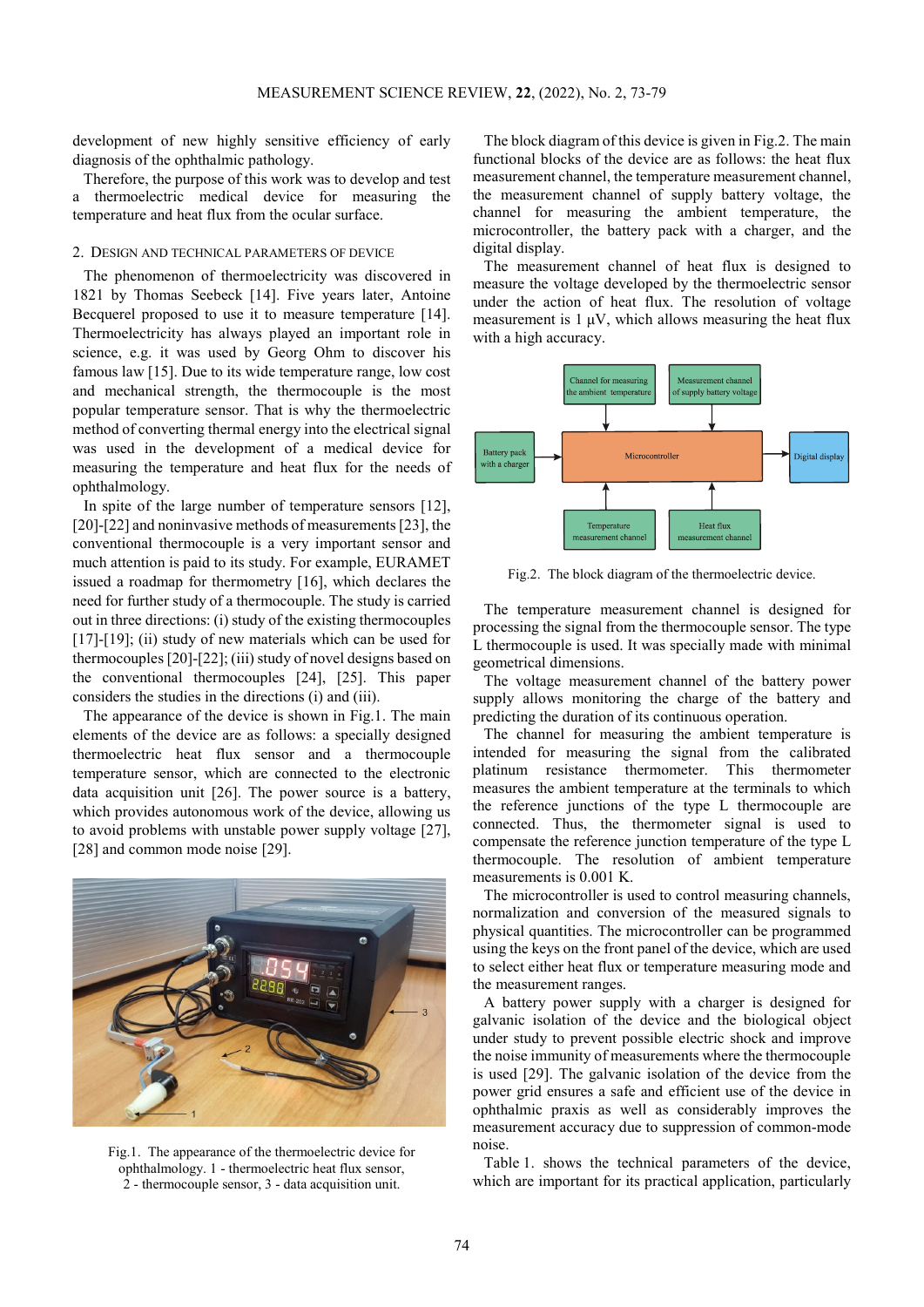in ophthalmology. The main technical advantage of the device is its ability to measure both the heat flux and temperature. The maximum heat flux density value that can be measured is 50 mW/cm2 . In this case, the measurement uncertainty does not exceed 5 % [30]-[32]. The measured temperature value should be within the range of 273 to 323 K. The resolution of temperature measurement is 0.01 K. The power source of the device is a rechargeable battery with a voltage of 4.5 V, the time of continuous operation of which reaches 12 hours. The device's small dimensions and weight make it convenient to use. Safety of using the device due to its galvanic isolation from the power grid and the ability of real time monitoring of the thermal and temperature state of the surface of the human eye are its important features.

Table 1. Technical parameters of thermoelectric device.

| Parameter                                                          | Value                      |  |
|--------------------------------------------------------------------|----------------------------|--|
| Maximum heat flux density                                          | 50 mW/cm <sup>2</sup>      |  |
| Uncertainty of heat flux density<br>measurement                    | $5\%$                      |  |
| Temperature measurement range                                      | $273 - 323$ K              |  |
| Temperature measurement resolution                                 | 0.01K                      |  |
| Ambient temperature measurement<br>range                           | $273 \div 323$ K           |  |
| Ambient temperature measurement<br>resolution                      | 0.001K                     |  |
| Battery supply voltage                                             | $3.7 \div 4.5$ V           |  |
| Time of continuous operation from a<br>fully charged battery       | 12 h                       |  |
| Overall dimensions<br>the<br>of<br>thermoelectric heat flux sensor | $Q3\times0.7$ mm           |  |
| Overall dimensions of the<br>data                                  | $180 \times 140 \times 90$ |  |
| acquisition unit                                                   | mm                         |  |
| Weight                                                             | $0.6 \text{ kg}$           |  |

## 3. DESIGN OF THE THERMOELECTRIC HEAT FLUX SENSOR

For this medical device, a special miniature thermoelectric heat flux sensor was developed and manufactured at the Institute of Thermoelectricity of the National Academy of Sciences and Ministry of Education and Science of Ukraine [33]-[35]. The appearance of the sensor is given in Fig.3. The main component of the sensor is a thermoelectric micromodule with the dimensions of  $(2\times2\times0.5)$  mm. The module comprises 100 pieces of n- and p-type crystals with the dimensions of  $(0.17\times0.17\times0.4)$  mm made of highperformance thermoelectric Bi2Te3-based materials. The Seebeck coefficient of such materials is about 200  $\mu$ V/K at 300 K. The micro-module is placed between two insulating  $Al<sub>2</sub>O<sub>3</sub>$  plates with the diameter of 3 mm and the thickness of 0.1 mm and is sealed with a special sealant. The diameter and height of the manufactured thermoelectric heat flux sensor are 3 mm and 0.7 mm, respectively. The sensor diameter was chosen with respect to the medical requirements [36] of ophthalmological devices. The electrical resistance of this thermoelectric sensor is 14 Ω.

The developed heat flux sensor is not conventional, therefore it has to be calibrated prior to use.

The calibration of the sensor is carried out using a specially designed apparatus to determine the volt-watt sensitivity [37], which uses the blackbody radiator as the heat flux source. The schematic of the apparatus is given in Fig.4.



Fig.3. The thermoelectric heat flux sensor.



Fig.4. The schematic of the apparatus for measuring the volt-watt sensitivity of the thermoelectric sensor: 1 - blackbody, 2 - power supply unit of the blackbody heater, 3 - thermoelectric heat flux sensor, 4 - millivoltmeter, 5 - zero-thermostat of the thermocouple, 6 - temperature meters.

The volt-watt sensitivity of the thermoelectric sensor is determined by the formula

$$
v = \frac{E}{Q},\tag{1}
$$

where *Е* is thermoEMF developed by the sensor, *Q* is the heat flux radiated by the black body and absorbed by the receiving pad of the thermoelectric sensor. *Q* is determined as follows:

$$
Q = \frac{\varepsilon_1 \varepsilon_2 \sigma \left( T_1^4 - T_0^4 \right) S_1 S_0}{\pi l^2}, \qquad (2)
$$

where  $\sigma$  is the Stefan-Boltzmann constant,  $\varepsilon_1 = 1$  for black body radiator,  $\varepsilon_2 = 0.82$  for the receiving pad of the sensor,  $T_1$ is the temperature of the blackbody package,  $T_0$  is the temperature of the receiving pad,  $S_1$  is the area of radiating hole of the blackbody, *S*<sup>0</sup> is the area of the receiving pad, *l* is the distance between the hole and the receiving pad.

As a result of the calibration of the thermoelectric sensor, the conversion factor  $K = 1/vS_0$  of the developed thermoEMF of the sensor to the physical quantity in units of heat flux density is determined. The value of this conversion factor for this particular sensor is  $K = 4.163$  mW/mV⋅cm<sup>2</sup>.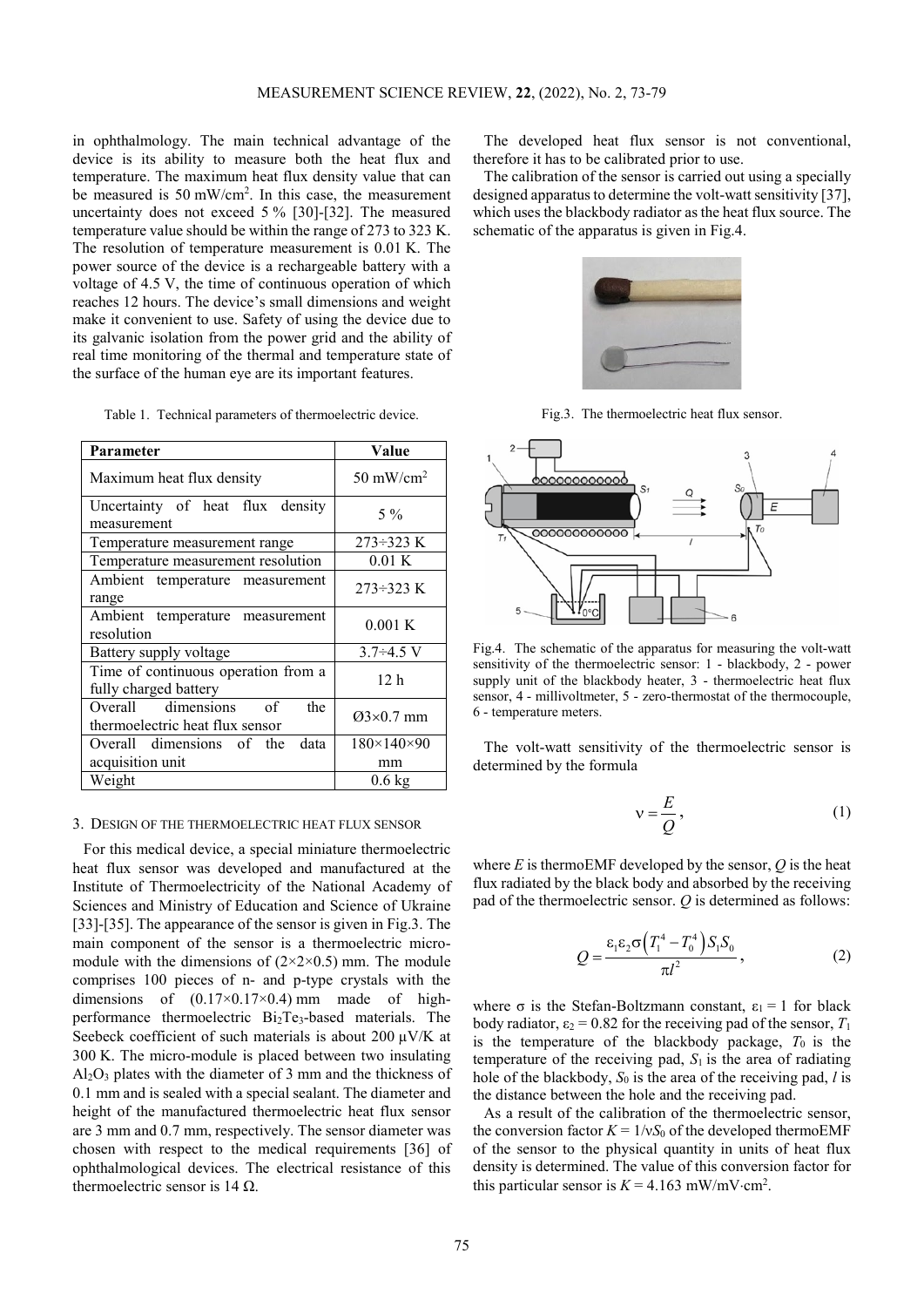## 4. PRACTICAL IMPLEMENTATION OF THE DEVICE IN OPHTHALMOLOGY, AND RESULTS OF ITS CLINICAL PILOTING

## 4.1. SUBJECTS AND METHODS

The clinical fragment of the work is an open piloting study. The study was approved by the Bioethical Committee of the State institution "The Filatov Institute of Eye Diseases and Tissue Therapy of the National Academy of Medical Sciences of Ukraine". All subjects signed informed consent.

The study included 32 healthy people (64 eyes) and 10 (10 eyes) patients with dry age-related macular degeneration (AMD) who voluntarily agreed to the study. The age of the examined healthy persons ranged from 18 to 86 years, patients with AMD – from 69 to 85 years.

All healthy subjects were divided into three groups depending on their age. The first group included 11 people (22 eyes) aged from 18 to 30 years, the second group  $-10$ people (20 eyes) aged from 31 to 60 years, the third group – 11 people (22 eyes) aged from 61 to 86 years.

In all cases, the following studies of both eyes were performed: thermometry of the outer surface of the cornea, measurement of the heat flux density of the eye, infrared thermography, and the measurement of the thickness of the choroid.

The developed thermoelectric device was used to measure the heat flux density and the temperature of the outer ocular surface. Infrared thermography system (FLIR® Systems, Inc., USA; spectral range, 8-14 μm; accuracy, 0.1 K; resolution, 160×12 pixels) was used to measure ocular surface temperature. Measurements of the thickness of the choroid were carried out by the method of optical coherence tomography (SOCT Copernicus OPTOPOL Technology S.A., Zawiercie, Poland).

To perform temperature measurements of ocular surface, the thermocouple sensor of the device is placed in a special standard medical probe for measuring the eye temperature. To measure heat flux density, the thermoelectric sensor is attached to a contact prism and a tripod, which are adapted to the conventional Goldman tonometer used to measure intraocular pressure [36]. The contact prism and the tripod are universal and can be attached to a slit lamp biomicroscope (Fig.5.). The contact surfaces of the heat flux sensor and the temperature probe were made atraumatic and could be disinfected.



Fig.5. The thermoelectric heat flux sensor adapted to the contact prism of the Goldman tonometer a) and docked with a slit lamp biomicroscope b). The position of the contact prism with the heat flux sensor during the study c).

Before the study, all participants adapted to room temperature for 15 minutes. Epibulbar anesthesia was applied in the form of a single instillation of 0.5 % solution of proxymetacaine hydrochloride (Alcaine, Alcon-Couvreur, Puurs, Belgium). The registration of the temperature and density of the heat flux was carried out 15 minutes after the application of the drops. During the study, the subject was in a sitting position. The sensor of the thermoelectric device during the study in all cases was in contact with the central zone of the cornea. At least three measurements for each eye were performed in real time.

At the next stage of the study, all participants underwent pupil dilation by a single instillation of 1 % tropicamide solution (Mydriacyl, Alcon-Couvreur, Puurs, Belgium). 30 minutes after the application of the drops, the temperature and heat flux density were recorded again in compliance with the measurement protocol.

The study was conducted in a room with stable environmental parameters. The temperature and humidity were monitored. Conditions with a minimum air velocity were maintained.

#### 4.2. STATISTICAL ANALYSIS

Data are presented as mean and standard deviation (SD). A two-tailed Student test was used for group comparisons. Statistical significance was set at  $p < 0.05$ . Pearson correlation was used to assess the independent correlation between the temperature of the ocular surface and heat flux density from the eye; between the thickness of the choroid and the heat flux density/temperature of the cornea; between the age and the heat flux density of the eye's outer surface. Statistical analysis was performed using the Statistica 10.0 (StatSoft, Tulsa, OK, USA) software.

### 4.3. RESULTS OF THERMOELECTRIC DEVICE CLINICAL PILOTING AND DISCUSSION

The ambient temperature during the study averaged  $21.3 \pm 0.8$  °C. The mean values of temperature, heat flux as well as corresponding standard deviations were calculated. It was shown that the cornea surface temperature of healthy individuals varied between 33 °C and 36 °C with the mean of  $34.6 \pm 0.7$  °C. The heat flux density of the human eye varies between 4.9 mW/cm2 and 11.7 mW/cm2 with the mean of  $7.7 \pm 1.3$  mW/cm<sup>2</sup>. A positive linear correlation between the cornea temperature and the heat flux density was revealed (correlation coefficient  $r = 0.3$ , significance level  $p = 0.006$ ).

It was also revealed that healthy individuals have symmetry of temperature and heat flux density of the right and left eye (Table 2.).

The results of our observations indicate that healthy individuals with paired eyes have symmetry of the heat flux density measured on the ocular surface. One should also note the symmetry of the temperature of the outer surface of the cornea of the right and left eye of healthy people, which is consistent with previous studies [6].

At the next stage of the work, the effect of the pupil width on the temperature and heat flux density of the outer ocular surface of healthy persons was studied. The data obtained are presented in Table 3.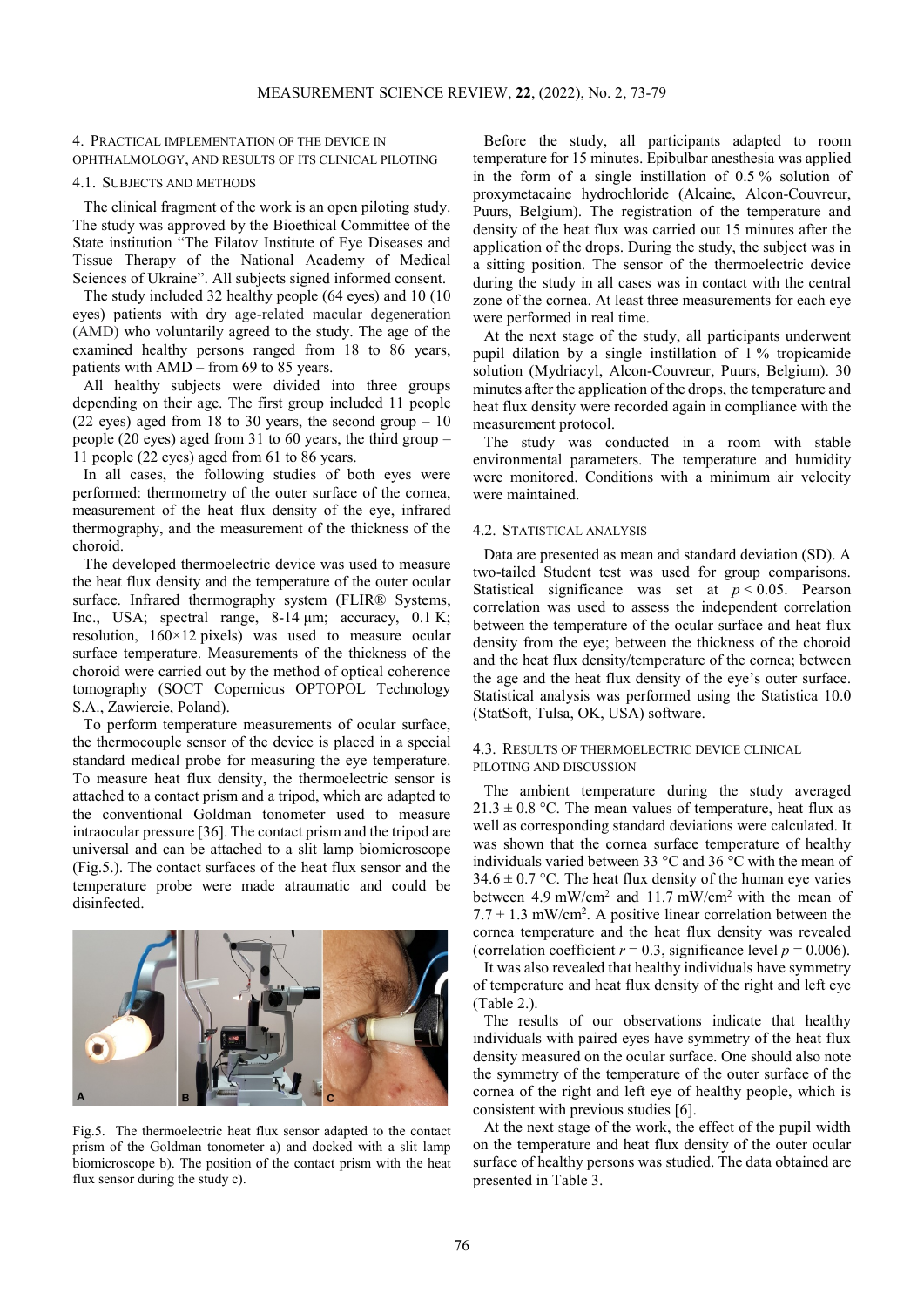| Parameter                                                    | <b>Right</b> eye | Left eye       | Significance<br>level |
|--------------------------------------------------------------|------------------|----------------|-----------------------|
| Temperature                                                  | $34.5 \pm 0.7$   | $34.6 \pm 0.6$ | 0.78                  |
| Heat flux<br>density<br>$\lceil$ mW/cm <sup>2</sup> $\rceil$ | $7.7 \pm 1.3$    | $7.7 \pm 1.4$  | 09                    |

Table 2. Temperature and heat flux density of the right and left eye.

Note: the table shows mean value and standard deviation  $(M \pm SD)$ .

Table 3. The ocular surface temperature and the heat flux density before and after dilation.

| Parameter                                                    | <b>Before</b><br>dilation | After<br>dilation | Significance<br>level |
|--------------------------------------------------------------|---------------------------|-------------------|-----------------------|
| Temperature                                                  | $34.6 \pm 0.7$            | $34.8 \pm 0.5$    | 0.07                  |
| Heat flux<br>density<br>$\lceil$ mW/cm <sup>2</sup> $\rceil$ | $7.7 \pm 1.3$             | $8.9 \pm 1.1$     | 0.000                 |

| Note: the table shows mean value and standard deviation $(M \pm SD)$ . |  |  |  |
|------------------------------------------------------------------------|--|--|--|
|------------------------------------------------------------------------|--|--|--|



Fig.6. Parameters of temperature and heat flux density of the outer ocular surface of healthy individuals in three age groups.

In healthy individuals, 30 minutes after pupil dilation, an increase in heat flux density and a tendency to an increase in temperature of the ocular surface were noted. Such result is consistent with the data of other authors who studied the temperature of the outer ocular surface [38].

At the next stage, the dependences of temperature and heat flux density of the eye's outer surface on the age of the person were evaluated. The results are shown in Fig.6. A negative linear correlation between the age and the heat flux density was revealed ( $r = -0.5$ ,  $p = 0.000$ ).

The heat flux density of the eye in the first group averaged  $8.6 \pm 1.2$  mW/cm<sup>2</sup>, in the second group  $- 7.4 \pm 1.1$  mW/cm<sup>2</sup>  $(p = 0.003)$ , and in the third – 7.0  $\pm$  1.0 mW/cm<sup>2</sup> ( $p \le 0.001$ ) and  $p = 0.2$  compared with groups 1 and 2, respectively).

In the first group, the temperature of the outer ocular surface averaged  $34.9 \pm 0.7$  °C, in the second group, the temperature of the outer ocular surface was slightly lower and averaged  $34.6 \pm 0.6$  °C ( $p = 0.07$ ), in the third group, it was  $34.3 \pm 0.6$  °C ( $p = 0.002$  and  $p = 0.13$  compared with groups 1 and 2, respectively). In these groups, mean temperature of the ocular surface according to infrared thermography was  $35.3 \pm 0.8$  °C,  $34.8 \pm 0.6$  °C ( $p = 0.3$ ), and  $34.4 \pm 0.4$  °C  $(p=0.001$  and  $p=0.1$  compared with groups 1 and 2, respectively). No significant differences were found between the ocular surface temperature measured by different methods in three age groups.

In the human eye, the blood circulation in the choroid is the main source of heat. With age, the choroid gets thinner [39]. Thus, age-related atrophic changes of the choroid and the associated decrease in blood supply to the vascular tract of the eye may be one of the reasons for the decrease in the heat flux density of the eyes of a healthy elderly person.

In our study, we also noted a decrease in the thickness of the choroid with age. The thickness was measured by optical coherence tomography. The heat transfer parameters of the eyes and the thickness of the choroid in three age groups are presented in Table 4.

|                                                                 | Age groups                 |                |                 |
|-----------------------------------------------------------------|----------------------------|----------------|-----------------|
|                                                                 | $18 - 30$                  | $31 - 60$      | 61-86           |
| Parameter                                                       | years,                     | years,         | years,          |
|                                                                 | 11                         | 10             | 11 people       |
|                                                                 | people                     | people         |                 |
| Temperature<br>$^{\circ}C$                                      | $34.9 \pm 0.7$             | $34.6\pm0.6$   | $34.3 \pm 0.6*$ |
| flux<br>Heat<br>density<br>$\lceil$ mW/cm <sup>2</sup> $\rceil$ | $8.6 \pm 1.2$ <sup>#</sup> | $7.4 \pm 1.1*$ | $7.0 \pm 1.0*$  |
| Thickness of<br>choroid<br>the<br>$\mu$ m                       | $354\pm41$                 | $311\pm33$     | $285 \pm 39*$   |

Table 4. Parameters of heat transfer of the eyes and the thickness of the choroid in three age groups.

Note: the table shows mean value and standard deviations  $(M \pm SD)$ .

\*, significant difference ( $p < 0.05$ ) compared to group 1;  $\frac{4}{5}$  significant difference ( $p < 0.05$ ) compared to group 2.

The thickness of the choroid in healthy individuals averaged  $307 \pm 37$  μm. There was a positive correlation between the thickness of the choroid with the heat flux density of the eye  $(r = 0.6, p = 0.000)$  and with the temperature of the cornea  $(r=0.2, p=0.1).$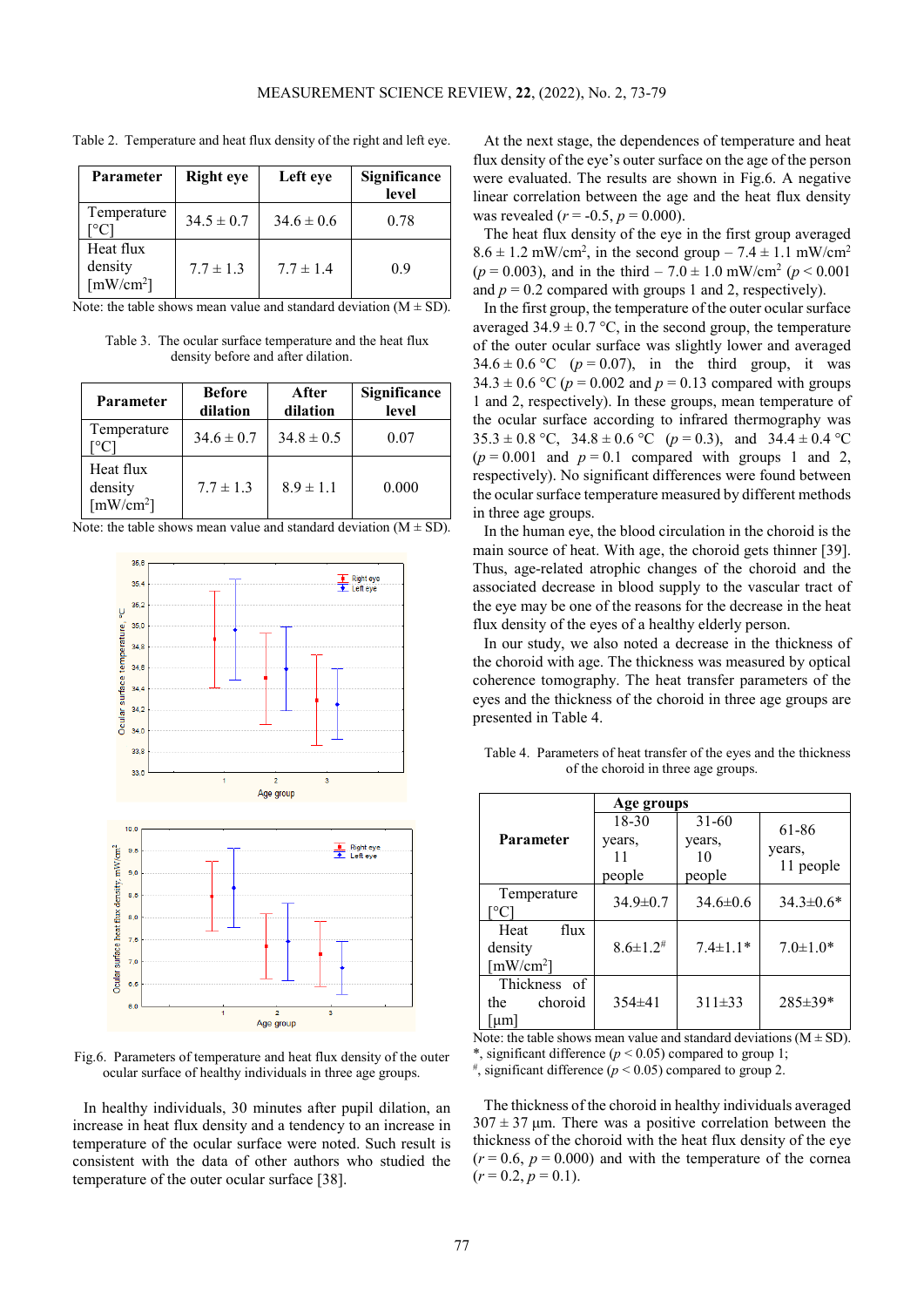In patients with dry AMD the thickness of the choroid averaged  $155 \pm 60 \,\text{\mu m}$  ( $p = 0.000$  compared with the third group of healthy individuals), the temperature of the outer ocular surface averaged  $34.4 \pm 0.7$  °C ( $p = 0.7$  compared with the third group of healthy individuals), and the heat flux density of the eye –  $5.9 \pm 1.1$  mW/cm<sup>2</sup> ( $p = 0.01$  compared with the third group of healthy individuals).

During the studies carried out using the developed thermoelectric device, no cornea injuries or other complications were observed. Real time measurements of the heat flux density of the eye were performed. The study of one eye lasts from 40 to 60 seconds.

The first results of clinical trials of the thermoelectric device in ophthalmology have shown that it is a simple and reliable device in operation. We would also like to underline the autonomy of the device, its versatility due to the possibility to connect the sensor to the conventional mounts of the Goldman tonometer, as well as the ability to carry out real time studies. The preliminary results of clinical piloting of the device have shown the safety of its use. It is provided both due to the special design of the contact thermoelectric sensor, and the use of the power supply of the device from a rechargeable battery. Thanks to the installation of the heat flow sensor in the standard mount of the Goldmann applanation tonometer, measurements were made quickly and comfortably in all cases due to the metered pressure of the sensor on the cornea, which also increases the stability of measurements.

#### 5. CONCLUSION

For the diagnosis and treatment of ophthalmic diseases, it is important to understand the patterns of thermal processes that occur in the eye body and the relations between the parameters of such processes and changes in the structure of ocular tissues. It was for this purpose that a special device was developed and manufactured, which made it possible for the first time to measure the magnitude of the heat flux from the surface of the eye. In addition to the heat flux, the same device measures the temperature of the eye surface with high accuracy.

The design and technical parameters of the device described in the paper prove that this simple, compact, autonomous, easy-to-use and safe device can be useful in ophthalmic practice. Based on the results of the first clinical trials of the device in healthy and sick individuals, the dependences of temperature and heat flux from the ocular surface on the width of the pupil, thickness of the cornea, and age were defined.

A significant difference was revealed in choroidal thickness  $(155 \pm 60 \text{ µm vs } 285 \pm 39 \text{ µm}, p = 0.000)$  and density of heat flux from the ocular surface  $(5.9 \pm 1.1 \text{ mW/cm}^2 \text{ vs }$  $7.0 \pm 1.0$  mW/cm<sup>2</sup>,  $p = 0.01$ ), but not in external ocular surface temperature  $(34.4 \pm 0.7 \degree C \text{ vs } 34.3 \pm 0.6 \degree C, p = 0.7)$ between dry AMD patients and healthy individuals.

We believe that the developed device will improve the efficiency of early diagnosis of ophthalmic pathology associated with ocular hemodynamic disturbances (inflammatory processes, intraocular tumors, glaucoma, agerelated macular degeneration).

## ACKNOWLEDGMENT

This work is funded by the National Natural Science Foundation of China under Grant No. 61772180, the Key R & D plan of Hubei Province (2020BHB004, 2020BAB012).

### **REFERENCES**

- [1] Sonntag, R.E., Van Wylen, G.J., Borgnakke, C. (2008). *Fundamentals of Thermodynamics*. Wiley.
- [2] Lucia, U. (2015). Bioengineering thermodynamics of biological cells. *Theoretical Biology and Medical Modelling,* 12 (1), 1-16.
- [3] Ram, D. (2012). Thermodynamic analysis of biological systems. *Journal of Thermodynamics and Catalysis,* 3 (2), e101.
- [4] Savvin, V., Korotkova, L., Shishkin, G. (2017). The use of thermodynamic approaches in assessing the state of a living system. *Medical Newsletter of Vyatka*, 2, 40-44. [in Russian]
- [5] Anatychuk, L., Pasyechnikova, N., Nazaretyan, R., Myrnenko, V., Kobylyanskyi, R., Gavrilyuk, N. (2015). Original device and approaches to the study of temperature distribution in various eye segments (experimental study). *Journal of Ophthalmology*, 58  $(6)$ , 50–53.
- [6] Mapstone, R. (1968). Determinants of corneal temperature. *British Journal of Ophthalmology*, 52 (10), 729–741.
- [7] Tan, J.H., Ng, E., Rajendra Acharya, U., Chee, C. (2009). Infrared thermography on ocular surface temperature: A review. *Infrared Physics & Technology*, 52 (4), 97–108.
- [8] Galassi, F., Giambene, B., Corvi, A., Falaschi, G. (2007). Evaluation of ocular surface temperature and retrobulbar haemodynamics by infrared thermography and colour Doppler imaging in patients with glaucoma. *British Journal of Ophthalmology*, 91 (7), 878-881.
- [9] Kochan, R., Kochan, O., Chyrka, M., Jun, S., Bykovyy, P. (2013). Approaches of voltage divider development for metrology verification of ADC. In *2013 IEEE 7th International Conference on Intelligent Data Acquisition and Advanced Computing Systems* (*IDAACS*). IEEE, Vol. 1, 70-75.
- [10] Grishchenko, T. (2018). *Heat flux measurement: Theory, metrology, practice. Methods and tools for heat flux measurement.* Kyiv, Ukraine. [in Russian]
- [11] Jun, S., Kochan, O., Kochan, R. (2016). Thermocouples with built-in self-testing. *International Journal of Thermophysics*, 37 (4), 37.
- [12] Jun, S., Kochan, O., Chunzhi, W., Kochan, R. (2015). Theoretical and experimental research of error of method of thermocouple with controlled profile of temperature field. *Measurement Science Review*, 15 (6), 304–312.
- [13] Anatychuk, L.I., Ivaschuk, O.I., Kobylianskyi, R.R., Postevka, I.D., Bodiaka, V.Y., Gushul, I.Y. (2016). Thermoelectric device for temperature and heat flux density measurement ALTEC-10008. *Journal of Thermoelectricity*, 1, 74-81.
- [14] Hunt, L.B. (1964). The early history of the thermocouple. *Platinum Metals Review*, 8 (1), 23-28.